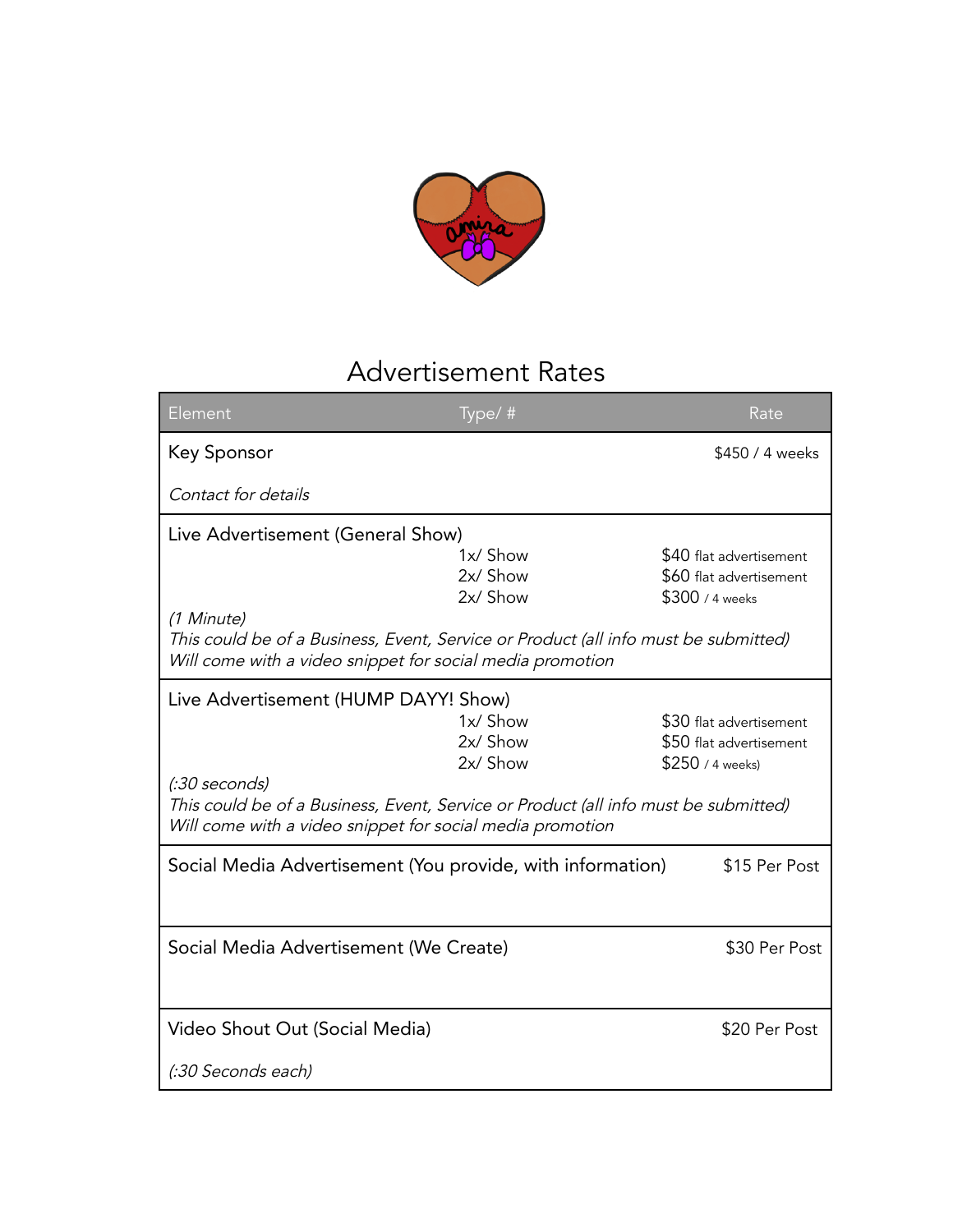Graphic Social Media Shoutout **\$15 Per Post** 

## Live Audience/Broadcast Interview (General Show) \$80 Per Interview

45 Min. - 1 Hour Interview Live in over 100 Countries in addition to <sup>a</sup> Live Audience taping at Riot Cafe w/1 drink ticket and free entry to <sup>2</sup> of your supporters Includes Flyer w/ Graphic (You Provide Graphic) Episode will be promoted 2-3 times leading up to showtime Show will be filmed and found on The AMIRA Show! Youtube page Video snippets will be created and provided for after show promo and usage Live Website Stream/Spreaker.com Stream, YouTube Post & Link, & Customized Audio Link of Show That Never Expires. Post episodes can be found on Apple Podcasts, Spreaker, Castbox, Google Podcasts, iHeart Radio, and more. (Can Be Used For Future Promo, Will Email to You)

Live Interview (HUMP DAYY! on Plug Network Online) \$75 Per Interview

1 Hour Interview Facebook Live Includes Flyer w/ Graphic (You Provide Graphic) Episode will be promoted <sup>2</sup> times leading up to showtime Show will be filmed and found on Facebook Live through Plug Network Online or The AMIRA Show! Youtube page Video snippets will be created and provided for after show promo and usage Constant access to interview through Plug Network Online via Facebook (Can Be Used For Future Promo)

Pop-Up Coverage!  $$350$  Per Pop-Up!

(After 3 rd hour, additional 50 per hour)

50% Deposit required Interviews and Video Coverage for Entire Event Instagram Shout Outs x2 per Week Up to The Event Full YouTube Video Post, Link & Customized Audio Link of Show That Never Expires Audio Link Will be uploaded to The AMIRA Show! Episode Page for Over <sup>100</sup> Countries to Hear Social media video snippets will be created for post-event promotion

Event Hosting **Event Hosting Event** 

50% Deposit required Event information needed 3-4 weeks prior to allow time for promotion and learning the itinerary/details/vendors/guests, etc. Promotion of Event x2 per Week Up to the Event